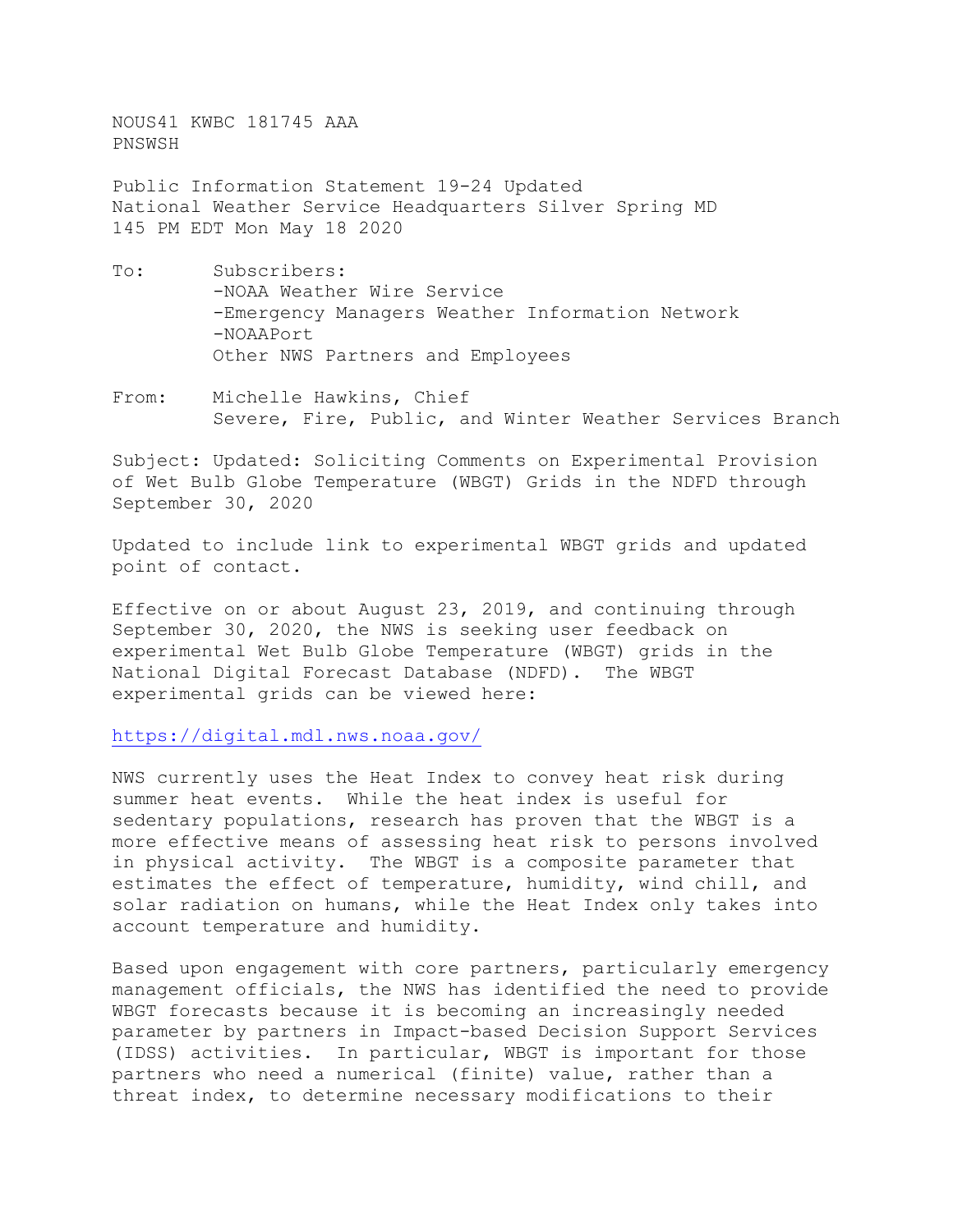respective activities in the interest of protecting life.

To better meet users' needs, NWS will provide gridded forecasts of WBGT in the NDFD on an experimental basis for the Continental United States (CONUS), Hawaii, Guam and Puerto Rico. CONUS data will be available hourly out to 36 hours from NDFD issuance time, then every 3 hours out to 72 hours from 0000 Coordinated Universal Time (UTC) Day 1, then every six hours out to 168 hours from 0000 UTC Day 1. Data for Hawaii, Guam and Puerto Rico will be available every three hours out to 72 hours from 0000 UTC Day 1, then every six hours out to 168 hours from 0000 UTC Day 1. After the implementation date, WBGT data for forecast days 1-3 and forecast days 4-7 will be made available via https and ftp from the following URLs:

| https://tgftp.nws.noaa.gov/SL.us008001/ST.expr/DF.gr2/DC.ndfd/AR                                   |
|----------------------------------------------------------------------------------------------------|
| .conus/VP.001-003/ds.wbqt.bin                                                                      |
| https://tgftp.nws.noaa.gov/SL.us008001/ST.expr/DF.gr2/DC.ndfd/AR.                                  |
| conus/VP.004-007/ds.wbgt.bin                                                                       |
| https://tgftp.nws.noaa.gov/SL.us008001/ST.expr/DF.gr2/DC.ndfd/AR.                                  |
| hawaii/VP.001-003/ds.wbqt.bin                                                                      |
| https://tgftp.nws.noaa.gov/SL.us008001/ST.expr/DF.gr2/DC.ndfd/AR.                                  |
| hawaii/VP.004-007/ds.wbqt.bin                                                                      |
| https://tgftp.nws.noaa.gov/SL.us008001/ST.expr/DF.gr2/DC.ndfd/AR.                                  |
| guam/VP.001-003/ds.wbgt.bin                                                                        |
| https://tgftp.nws.noaa.gov/SL.us008001/ST.expr/DF.gr2/DC.ndfd/AR.                                  |
| quam/VP.004-007/ds.wbgt.bin                                                                        |
| https://tgftp.nws.noaa.gov/SL.us008001/ST.expr/DF.gr2/DC.ndfd/AR.                                  |
| puertori/VP.001-003/ds.wbgt.bin                                                                    |
| https://tgftp.nws.noaa.gov/SL.us008001/ST.expr/DF.gr2/DC.ndfd/AR.                                  |
| puertori/VP.004-007/ds.wbgt.bin                                                                    |
|                                                                                                    |
|                                                                                                    |
| ftp://tgftp.nws.noaa.gov/SL.us008001/ST.expr/DF.gr2/DC.ndfd/AR.c                                   |
| onus/VP.001-003/ds.wbqt.bin                                                                        |
| ftp://tgftp.nws.noaa.gov/SL.us008001/ST.expr/DF.gr2/DC.ndfd/AR.c                                   |
| onus/VP.004-007/ds.wbgt.bin                                                                        |
| ftp://tgftp.nws.noaa.gov/SL.us008001/ST.expr/DF.gr2/DC.ndfd/AR.h                                   |
| awaii/VP.001-003/ds.wbqt.bin                                                                       |
| ftp://tgftp.nws.noaa.gov/SL.us008001/ST.expr/DF.gr2/DC.ndfd/AR.h                                   |
| awaii/VP.004-007/ds.wbqt.bin                                                                       |
| ftp://tgftp.nws.noaa.gov/SL.us008001/ST.expr/DF.gr2/DC.ndfd/AR.g                                   |
| uam/VP.001-003/ds.wbqt.bin                                                                         |
| ftp://tgftp.nws.noaa.gov/SL.us008001/ST.expr/DF.gr2/DC.ndfd/AR.g                                   |
| uam/VP.004-007/ds.wbqt.bin                                                                         |
| ftp://tgftp.nws.noaa.gov/SL.us008001/ST.expr/DF.gr2/DC.ndfd/AR.p                                   |
| uertori/VP.001-003/ds.wbqt.bin<br>ftp://tgftp.nws.noaa.gov/SL.us008001/ST.expr/DF.gr2/DC.ndfd/AR.p |